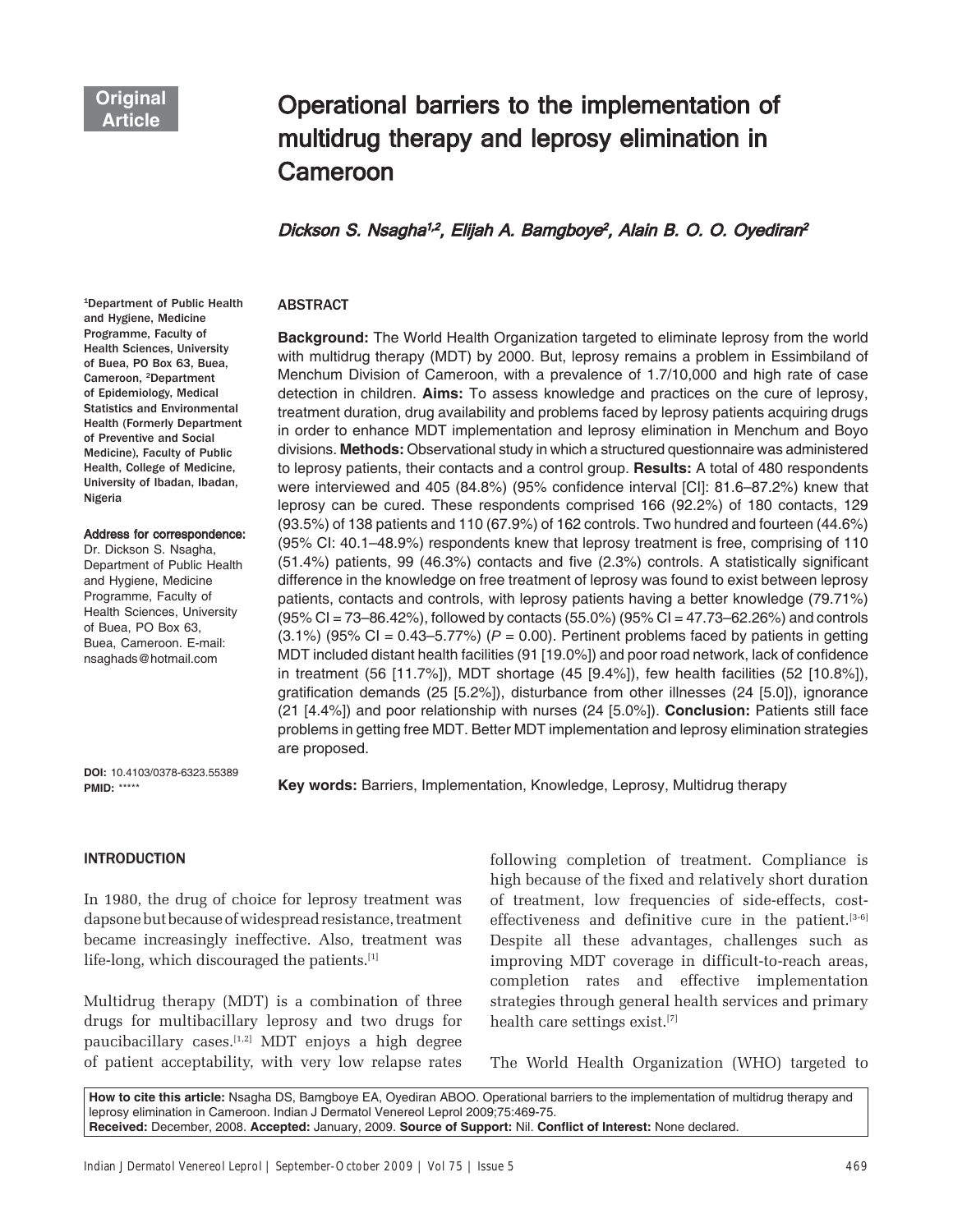eliminate leprosy as a public health problem from endemic countries by the year 2000, i.e. reducing the prevalence to less than 1 per 10,000. In 2002, leprosy prevalence in Cameroon was 1.35/10,000 and paucibacillary and multibacillary defaulter rates were 22.2% and 37.5% respectively, and detection of new cases was decreasing.[8] But, 574 new cases were detected with 79 child cases giving a prevalence of  $0.45/10.000$  and a detection rate of 3.71% in 2004.<sup>[9]</sup> In the enclave Essimbiland, leprosy prevalence was  $1.7/10,000$  in  $2008$ ,<sup>[10]</sup> with high rate of case detection in children.[11]

Deficient knowledge about leprosy and its treatment  $[12]$ and ignorance<sup>[13-15]</sup> have affected leprosy treatment in Tanzania and other parts of the world. Community participation and behavioral studies can enhance practical understanding of local approaches toward MDT implementation and leprosy elimination. This study was carried out to identify factors that could hinder MDT implementation and leprosy elimination in an endemic region.

# **METHODS**

# Study area

The study group was drawn from Boyo and Menchum divisions of northwestern Cameroon because they had the highest prevalence of leprosy (3.4/10,000 and  $4.5/10,000$  respectively).<sup>[11,16,17]</sup> These divisions still have the highest leprosy prevalence (Essimbiland  $= 1.7/10,000$  and Boyo  $= 2/10,000$ .<sup>[10]</sup> In Boyo division, the study was concentrated in the Mbingo leprosarium and the surrounding villages of Mbingo II, Mejang, Baingo, Dr Jones' quarter and NewHope. In Menchum division, most leprosy patients were in Essimbiland. Because of the inaccessible nature of the terrain, this study was concentrated in Essimbi villages of Benakuma, Benahudu, Benage, Benabenge, Muteege, Atuoh and Vikuru, which had a high leprosy prevalence. This study was conducted from June 1998 to October 2002.

# Inclusion and exclusion criteria for leprosy patients, contacts and controls

The leprosy patients were those diagnosed clinically and bacteriologically in health facilities who were either on treatment or discharged cases living in neighbouring villages around the Mbingo leprosarium and in Essimbiland. All intra-familial contacts (wife, children and other relations) and extra-familial contacts (friends, peers, colleagues and villagers) were involved in the study. Controls were those who attended the Bamenda Hospital in Mezam division for reasons other than leprosy. They were selected based on a well-structured, guided questionnaire and those who said they either live with a leper in the same household or quarter were eliminated from the study.

# Design and setting

This was a descriptive observational case-control study that was community based in one low (Mezam division) and two high (Menchum and Boyo divisions) leprosy-prevalent areas. Leprosy patients constituted the cases and the contacts were a high-risk group for developing leprosy. Leprosy patients, their contacts and controls were matched for geographical location, age and sex.

# Selection technique

The list of patients in the study area was established with assistance from health facilities. The patients in the different villages also assisted in the identification of other patients whose names were not in the registers. In the leprosarium, all the available leprosy patients on treatment, those discharged and living within the neighboring villages, including those rehabilitated, were involved. After identifying all the leprosy patients, all their contacts were recruited for the study.

A partly open and closed pre-tested structured questionnaire was administered to the respondents. Those who could read or write the English language filled the questionnaire and those who could not were communicated through an interpreter in Bikom and Essimbi dialects. The questionnaire contained sociodemographic variables on age, sex, marital status, religion, geographical location and profession. Information on the cure of leprosy, duration of chemotherapy, MDT availability and problems patients faced in getting drugs constituted the dependent variables.

# Ethical approval and clearance

The authorization to carry out this work was obtained from the Cameroonian Ministry of Public Health (NºD76/A/MSP/SESP/SG/DRH/SDGP/SFS). Informed consent was sought and gained from all respondents before the questionnaires were administered.

# Working hypothesis

The working hypothesis was that knowledge on MDT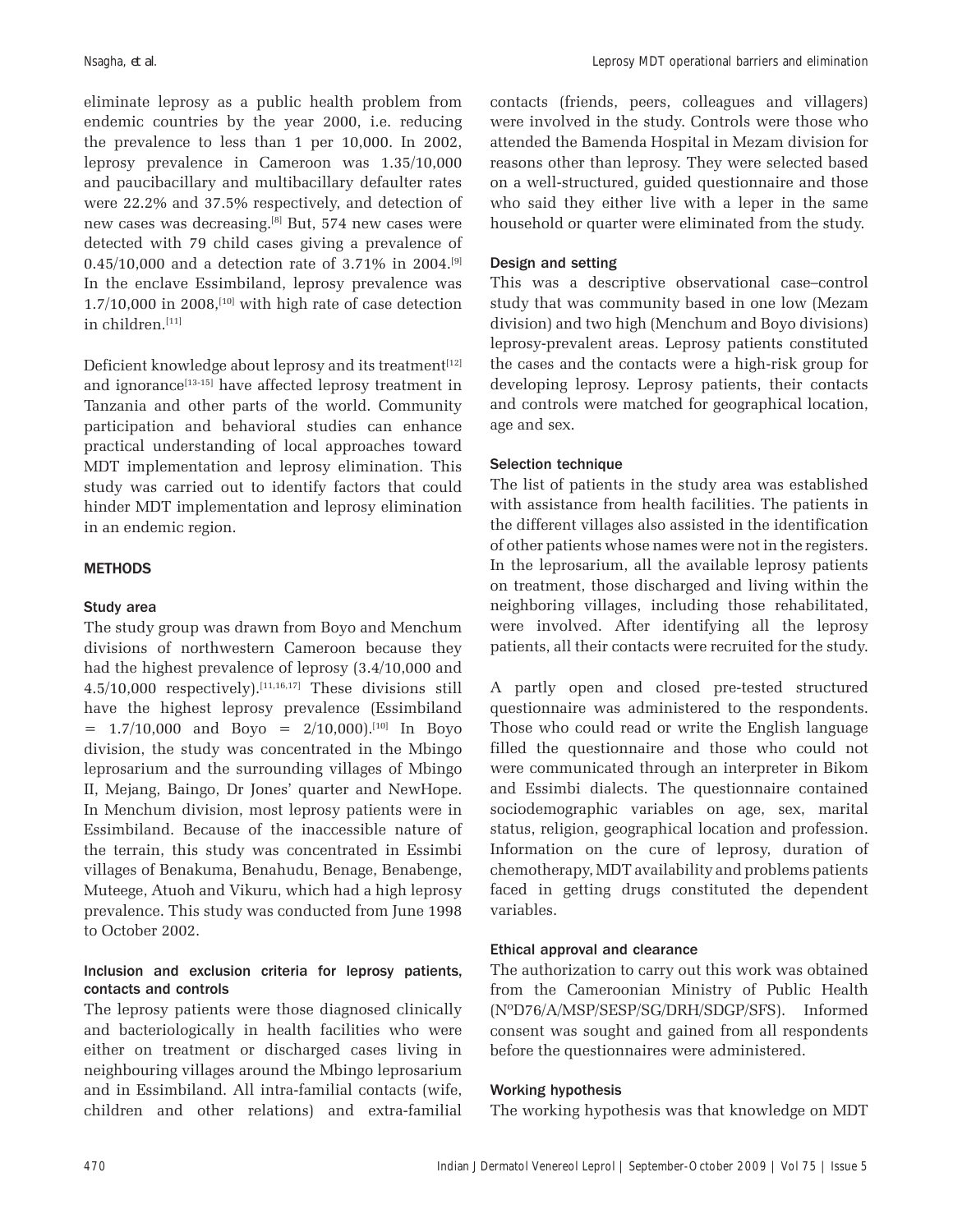was not going to vary among the study and the control groups and the sociodemographic characteristics.

#### Data management and analysis

Each time the questionnaires were brought from the field, they were checked for unanswered questions and edited for the use of correct codes and completeness, including range and consistency errors. The data were analyzed using Epi-Info after a double entry by two data clerks. Data summary such as proportions and percentages and testing of the working hypothesis were also carried out using the chi-square and Fisher exact tests for tests of significance of association between the categorical variables.

### RESULTS

All 480 respondents comprised 138 (28.8%) leprosy patients and 180 (37.5%) contacts from Boyo and Menchum divisions and 162 (33.8%) controls from Mezam division.

### Knowledge on the cure and treatment duration of leprosy and demographic characteristics of the respondents

Among the 480 respondents who were surveyed, 204 (77.65%) males and 144 (66.45%) females were aware that leprosy can be cured within a specified period with MDT, including 189 (71.9%) married people and 141 (71.6%) singles. Ninety-five (58.3%) farmers, 96 (81.4%) students, 36 (67.9%) with paid employment and 52 (40.9%) self-employed knew that leprosy can be treated within 6 months to 2 years with MDT ( $P$  < 0.05). The 480 respondents comprised of 449 (93.5%) Christians,  $10$   $(2.1\%)$  Muslims and  $21$   $(4.2\%)$  others, but 297 (66.15%) Christians, eight (80%) Muslims and 19 (90.48%) others knew that leprosy treatment is free  $(\chi^2 = 60.780, df = 2; P < 0.001).$ 

# Knowledge on the cure and treatment duration of leprosy

Knowledge on the cure of leprosy among leprosy patients, contacts and controls is shown in Table 1. Of the 480 respondents, 405 (84.4%) (95% confidence interval  $|CI|$  81.6–87.2%) knew that leprosy can be cured  $(P = 00)$ .

From Table 2, 115 (24.0%) leprosy patients, 152 (31.7%) contacts and 81 (16.9%) controls knew that leprosy can be treated within 6 months to 2 years with MDT ( $P = 0.00$ ). Two hundred and fourteen (44.6%)  $(95\% \text{ CI } 40.1-48.9\%)$  respondents knew that leprosy treatment is free  $(P = 0.00)$ .

Table 3 shows that a statistically significant difference in knowledge on free treatment of leprosy was found to exist between leprosy patients, contacts and controls, with leprosy patients having better knowledge  $(79.71\%)$   $(95\% \text{ CI} = 73-86.42\%)$ , followed by contacts  $(55.0\%)$  (95% CI = 47.73-62.26%) and controls (3.1%)  $(95\% \text{ CI} = 0.43 - 5.77\%)$  (*P*=0.00).

From Table 4, the most pertinent problems cited by the respondents in getting drugs were long distance to the health facility (91 [19.0%]), lack of confidence in treatment (56 [11.7%]), few health facilities (52 [10.8%]), lack of drugs (45[9.4%]), demand for gratification by health workers (25 [5.2%]) ,nurses shying away from leprosy patients (24 [5.0%]) and ignorance of free treatment (by ignorance, we mean the respondents were not aware that leprosy treatment is free). Most of these problems were cited more frequently by leprosy patients (119 [86.2%]) and their contacts (148 [82.2%]) than by controls (101 [62.3%]). The problems were grouped into four categories: financial, transport, drugs/ treatment and availability of manpower/health facilities

|                       |  |  |  |  | Table 1: Knowledge on the cure of leprosy among leprosy patients (active and discharged), contacts (intra- and extra-familial) |  |  |
|-----------------------|--|--|--|--|--------------------------------------------------------------------------------------------------------------------------------|--|--|
| and the control group |  |  |  |  |                                                                                                                                |  |  |

| <b>Study population</b>                   | Knowledge on the cure of leprosy |                 |                    |          |         |  |  |
|-------------------------------------------|----------------------------------|-----------------|--------------------|----------|---------|--|--|
|                                           | Total no. (%)                    | Know no. $(\%)$ | Don't know no. (%) | $\chi^2$ | P-value |  |  |
| Category of respondents ( $n = 480$ )     |                                  |                 |                    |          |         |  |  |
| Leprosy patients                          | 138 (28.8)                       | 129 (93.5)      | 9(6.5)             | 62.67    | 0.00    |  |  |
| Contacts                                  | 180 (37.5)                       | 166 (92.2)      | 14(7.8)            |          |         |  |  |
| Controls                                  | 162 (33.8)                       | 110 (67.9)      | 52(32.1)           |          |         |  |  |
| Category of leprosy patient ( $n = 138$ ) |                                  |                 |                    |          |         |  |  |
| Active                                    | 34 (24.63)                       | 26 (76.5)       | 8(23.5)            | 26.19    | 0.00    |  |  |
| Discharged                                | 104 (75.3)                       | 103 (99.0)      | 1(0.9)             |          |         |  |  |
| Category of leprosy contact ( $n = 180$ ) |                                  |                 |                    |          |         |  |  |
| Intra-familial                            | 106 (58.8)                       | 100 (94.3)      | 6(5.7)             | 1.67     | 0.64    |  |  |
| Extra-familial                            | 74 (41.1)                        | 66 (89.2)       | 8(10.8)            |          |         |  |  |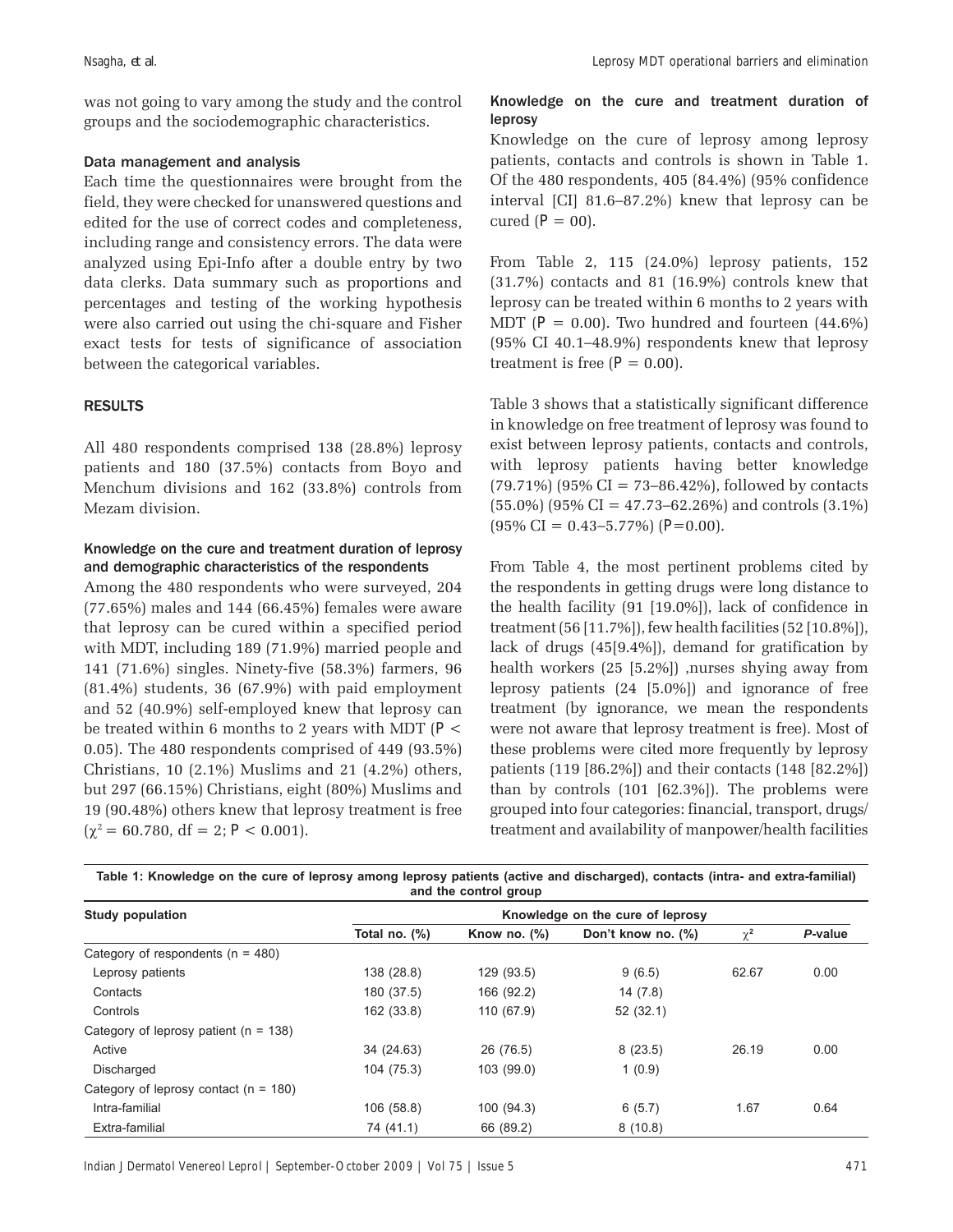| Table 2: Knowledge that treatment duration of leprosy with multidrug therapy varies from 6 months to 2 years among leprosy |
|----------------------------------------------------------------------------------------------------------------------------|
| patients (active and discharged), contacts (intra-familial and extra-familial) and controls                                |

| Study population                          | Knowledge on treatment duration of leprosy to vary between 6 months to 2 years |                 |                    |          |         |  |  |
|-------------------------------------------|--------------------------------------------------------------------------------|-----------------|--------------------|----------|---------|--|--|
|                                           | Total no. (%)                                                                  | Know no. $(\%)$ | Don't know no. (%) | $\chi^2$ | P-value |  |  |
| Category of respondents ( $n = 480$ )     |                                                                                |                 |                    |          |         |  |  |
| Leprosy patients                          | 138 (28.8)                                                                     | 115(83.3)       | 23 (16.7)          | 62.14    | 0.00    |  |  |
| Contacts                                  | 180 (37.5)                                                                     | 152 (84.4)      | 28 (15.5)          |          |         |  |  |
| Controls                                  | 162 (33.8)                                                                     | 81 (50.0)       | 81 (50.0)          |          |         |  |  |
| Category of leprosy patient ( $n = 138$ ) |                                                                                |                 |                    |          |         |  |  |
| Active                                    | 34 (24.63)                                                                     | 23 (67.6)       | 11(34.4)           | 8.04     | 0.01    |  |  |
| Discharged                                | 104 (75.3)                                                                     | 92(88.5)        | 12(11.5)           |          |         |  |  |
| Category of leprosy contact ( $n = 180$ ) |                                                                                |                 |                    |          |         |  |  |
| Intra-familial                            | 106 (58.8)                                                                     | 89 (84.0)       | 17 (16.0)          | 0.04     | 0.85    |  |  |
| Extra-familial                            | 74 (41.1)                                                                      | 63 (85.1)       | 11(14.9)           |          |         |  |  |

| Table 3: Knowledge on the free treatment of leprosy among leprosy patients, contacts and controls |                          |                  |                       |                  |  |  |
|---------------------------------------------------------------------------------------------------|--------------------------|------------------|-----------------------|------------------|--|--|
| Knowledge of free                                                                                 | Study groups             |                  | <b>Control groups</b> |                  |  |  |
| treatment of leprosy                                                                              | Leprosy patients no. (%) | Contacts no. (%) | Controls no. (%)      | Total no. $(\%)$ |  |  |
| Know                                                                                              | 110 (79.71)              | 99 (55.0)        | 5(3.1)                | 214 (44.6)       |  |  |
| Don't know                                                                                        | 28 (20.29)               | 81 (45.0)        | 157 (96.9)            | 266 (55.4)       |  |  |
| Total                                                                                             | 138 (28.8)               | 180 (37.5)       | 162 (33.8)            | 480 (100)        |  |  |

χ2 = 189.74; df = 2; *P* = 0.00

for easy analysis and discussion (others included problems such as abandonment of a leprosy patient by family members in the leprosarium that could not fit into the above four categories). An overview of all the problems according to categories reveal that problems linked to drugs/treatment were the most frequent (136 [28.4%]), followed by transport (115 [24.0%]), availability of manpower/health facilities (87 [18.1%]) and finance (43 [9.0%]). The figures in the table indicate the number of times these problems were mentioned by the respondents.

### **DISCUSSION**

This study has shown that investigations on knowledge and behavior of people on the cure, treatment duration and MDT availability can enhance practical understanding of local approaches toward improving health care delivery and in developing broader-based implementation strategies for leprosy control. Leprosy was integrated into primary health care in Cameroon in 1991 but it became operational in Essimbiland after 1998 and it is intensified by flyer sensitisation, case detection and MDT treatment with assistance from the Mbingo leprosarium. For the elimination of leprosy as a public health problem from Essimbiland, the barriers identified in this study coupled with a high level of illiteracy (32.1% for adults), poverty (human poverty index of 31.8), cultural taboos (isolation of patients in the bush), low socioeconomic potentials

(95% of the population are peasant farmers) and poor housing (one room with many occupants) need to be addressed because these determinants were used to eliminate leprosy from Japan, Europe and many other developed countries long before the advent of chemotherapy. Because leprosy patients live in the Mbingo leprosarium and the neighboring villages of Boyo, Menchum and Mezam divisions, this study thus contributes to identifying obstacles and proposing innovative ways that can lead to the elimination of leprosy in these communities.

# Knowledge of MDT treatment of leprosy within 6 months to 2 years

Most participants knew that leprosy can be cured, but knowledge on MDT treatment duration was generally low. The leprosy patients know MDT and tend to master its duration of administration than contacts and controls. The discharged patients who have completed treatment may tend to know more about MDT duration than active patients.

# Knowledge of free treatment of leprosy among the subjects

Lack of awareness by most respondents of free leprosy treatment can be a serious hindrance to elimination, especially in the enclave Essimbi. In remote areas, leprosy patients could spend some time sourcing for money before coming to the hospital for treatment because they were ignorant of free MDT, hence constituting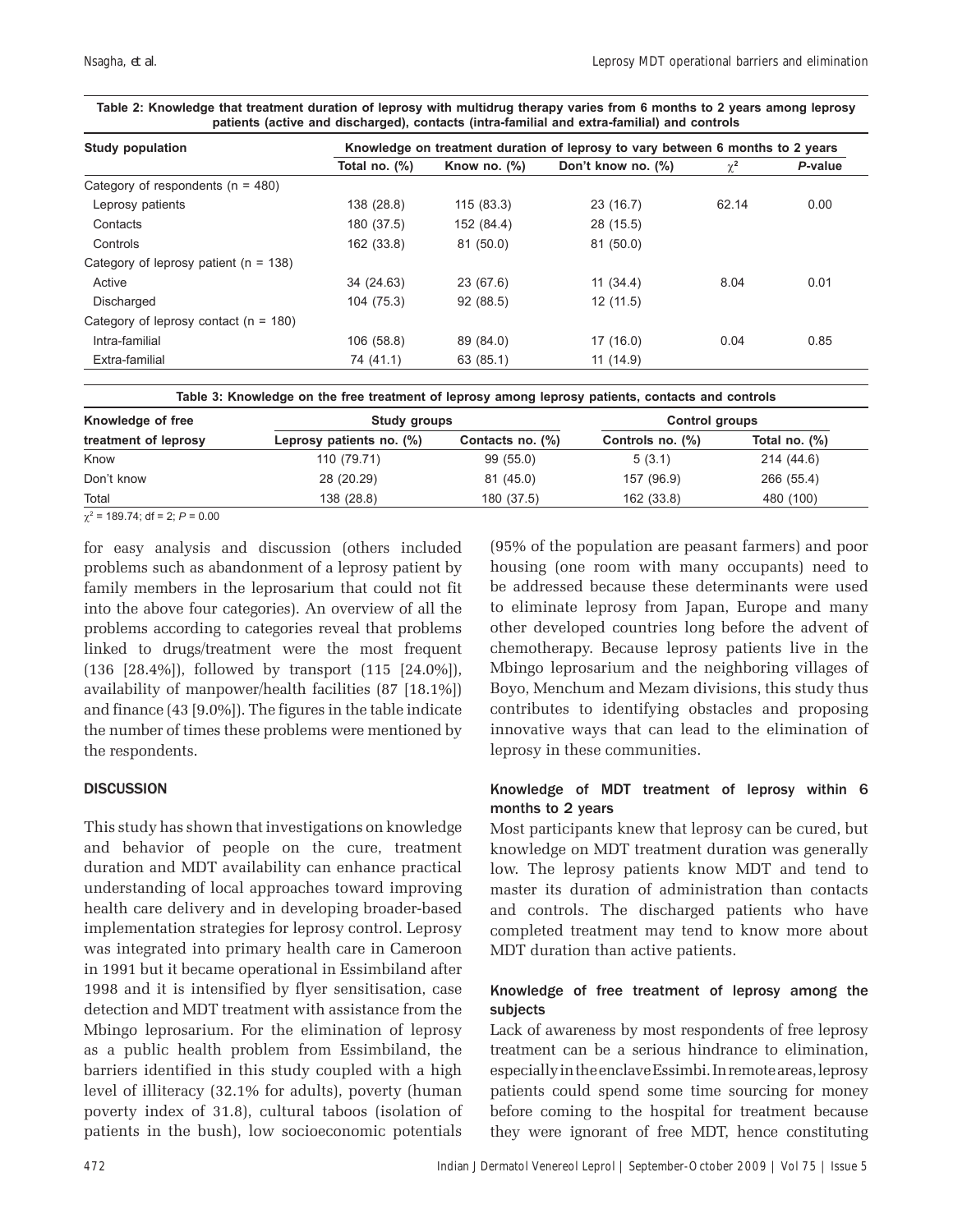| Problems faced by patients                                        | <b>Category of respondents</b> |                                             |                                         |                                                 |                        | Total                  |
|-------------------------------------------------------------------|--------------------------------|---------------------------------------------|-----------------------------------------|-------------------------------------------------|------------------------|------------------------|
| in getting free MDT                                               | Leprosy patients               |                                             |                                         | <b>Contacts</b>                                 | $(n = 162)$<br>no. (%) | $(n = 480)$<br>no. (%) |
|                                                                   | Active $(n = 34)$<br>no. (%)   | <b>Discharged</b><br>$(n = 104)$ no. $(\%)$ | Intra-familial<br>$(n = 76)$ no. $(\%)$ | <b>Extra-familial</b><br>$(n = 104)$ no. $(\%)$ |                        |                        |
| <b>Financial</b>                                                  |                                |                                             |                                         |                                                 |                        |                        |
| Registration fee                                                  | 0(0.0)                         | 1(0.2)                                      | 3(0.6)                                  | 4(0.8)                                          | 0(0.0)                 | 8(1.7)                 |
| Gratification to health<br>workers                                | 4(0.8)                         | 9(1.9)                                      | 1(0.2)                                  | 2(0.4)                                          | 9(1.9)                 | 25(5.2)                |
| Lack of transport fare to the<br>health center                    | 1(0.2)                         | 2(0.4)                                      | 2(0.4)                                  | 5(1.0)                                          | 0(0.0)                 | 10(2.1)                |
| <b>Transport</b>                                                  |                                |                                             |                                         |                                                 |                        |                        |
| Long distance/remote village                                      | 11(2.3)                        | 10(2.0)                                     | 22 (4.6)                                | 37(7.7)                                         | 11(2.3)                | 91 (19)                |
| Other illness prevent<br>movement to hospital or<br>health center | 1(0.2)                         | 6(1.3)                                      | 3(0.6)                                  | 2(0.4)                                          | 12(2.5)                | 24(5.0)                |
| Drugs/treatment                                                   |                                |                                             |                                         |                                                 |                        |                        |
| Lack of drugs in the health<br>facility                           | 4(0.8)                         | 12(2.5)                                     | 2(0.4)                                  | 3(0.6)                                          | 24(5.0)                | 45 (9.4)               |
| Lack of confidence in<br>treatment                                | 4(0.8)                         | 44 (9.2)                                    | 0(0.0)                                  | 1(0.2)                                          | 7(1.5)                 | 56 (11.7)              |
| Hiding of drugs by patients/<br>social stigma                     | 0(0.0)                         | 1(0.2)                                      | 1(0.2)                                  | 2(0.4)                                          | 1(0.2)                 | 5(1.0)                 |
| Ignorance of free treatment                                       | 0(0.0)                         | 0(0.0)                                      | 3(0.6)                                  | 4(0.8)                                          | 14 (2.9)               | 21(4.4)                |
| Superstitious beliefs that<br>leprosy cannot be cured             | 0(0.0)                         | 1(0.2)                                      | 0(0.0)                                  | 3(0.6)                                          | 5(1.0)                 | 9(1.9)                 |
| Availability of manpower/<br>health facilities                    |                                |                                             |                                         |                                                 |                        |                        |
| Few health facilities                                             | 4(0.8)                         | 5(1.0)                                      | 6(1.3)                                  | 35(7.3)                                         | 2(0.4)                 | 52 (10.8)              |
| Nurses shying away from<br>leprosy patients                       | 1(0.2)                         | 2(0.4)                                      | 0(0.0)                                  | 1(0.2)                                          | 20(4.2)                | 24(5.0)                |
| Shortage of health personnel                                      | 0(0.0)                         | 0(0.0)                                      | 0(0.0)                                  | 6(1.3)                                          | 5(1.0)                 | 11(2.3)                |
| <b>Others</b>                                                     |                                |                                             |                                         |                                                 |                        |                        |
| No assistance from relations<br>No problem                        | 0(0.0)<br>8(1.7)               | 0(0.0)<br>16(3.3)                           | 0(0.0)<br>40 (8.3)                      | 1(0.2)<br>35(7.3)                               | 2(0.4)<br>68 (18.0)    | 3(0.6)<br>207 (43.1)   |

|  |  |  |  |  |  | Table 4: Frequency of problems faced by patients in getting free multidrug therapy as stated by respondents |
|--|--|--|--|--|--|-------------------------------------------------------------------------------------------------------------|
|--|--|--|--|--|--|-------------------------------------------------------------------------------------------------------------|

infection pools. Sensitization campaigns on free MDT involving health facilities, local and international nongovernmental organizations are necessary.

In Cameroon, men have the responsibility of providing funds for the treatment of sick members of their nuclear and extended families. Men are therefore more likely to find out from the sick ones or health officials on the effectiveness of treatment and on the type of disease the person is suffering from. Men are principal motivators and providers in the welfare of the family and hence their better knowledge on the cure of leprosy and the treatment duration.

# Problems faced by leprosy patients in getting MDT and implications for elimination

# *Financial problems*

The most pertinent financial problem was the demand for gratification by some health workers followed by registration fee and lack of transport to the health center. The demand for gratification is a problem that can be solved by involving village chiefs, churches and opinion leaders in the distribution of MDT. Registration fee at the leprosarium and lack of transport money to the health center are factors that can affect elimination of leprosy and contribute to leprosy defaults and MDT implementation. Also, the threat to patients who have managed to get to the leprosarium to go back home and bring the registration fee of 10,000 francs CFA (about USA 20 dollars) may lead to default. In the leprosarium, the registration fee could be waived for the patients because some of the poor leprosy patients might not be able to afford it. In remote areas like Essimbiland, patients without a means of transportation to health facilities might constitute infection pools, which can slow down leprosy elimination.

#### **Transport**

Long distance or remote village was cited by 19.0% of the respondents, especially in the enclave Essimbiland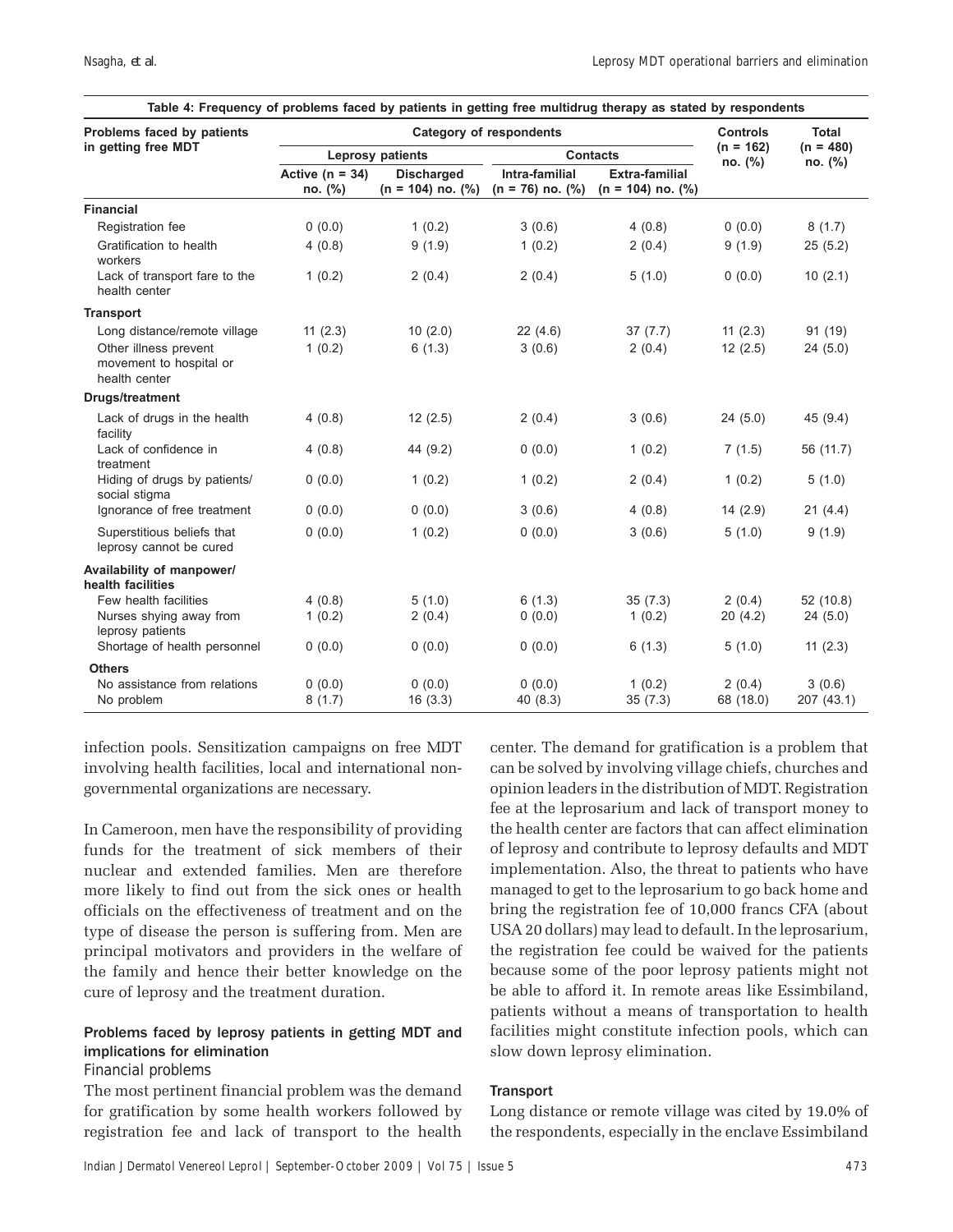where a lot of trekking is required. Improving the socioeconomic development of a community is a major driving force in the elimination of leprosy, as evidenced by the elimination of leprosy from developed countries long before the advent of chemotherapy.<sup>[19]</sup> Road construction to this enclave region could bring development, ease MDT implementation and accelerate leprosy elimination, but this seems far fetched because the road construction may involve many other factors apart from leprosy.

# Drugs/treatment

Problems pertaining to drugs/treatment were the most pertinent of all the problems cited, the most common of which was lack of confidence in treatment maybe because of the 6 months to 2 years treatment duration that some consider long (personal communication by lead author with leprosy patients) compared with diseases like malaria that can be treated within days. This falls in line with one of the recommendations of the WHO Expert Committee on leprosy to reduce the treatment duration of the disease.[20] Some leprosy patients treated years ago still develop deformities, which has forced many other patients to doubt the effectiveness of the treatment and by implication may not take MDT, which can hinder the elimination struggle.

Identifying causes is often a first step toward treatment of diseases. In the study area, when somebody is affected by leprosy, the family searches for the cause of the disease, in the majority of the cases not linked to orthodox medicine. When the family concludes that the disease can be cured, treatment is sought with more seriousness. But, when the family concludes that the condition cannot be changed, may be the patient's "hand" is involved (superstitious beliefs), the patient is abandoned in the leprosarium. As Whyte and Ingstad $[21]$  put it, "it is at this point that people in East Africa begin to speak of the 'work of God,' unalterable by the efforts of humans." With such beliefs, patients may not take MDT because they "know" they will not be cured.

Lack of MDT in hospitals may be due to other logistics or administrative bottlenecks because MDT is provided free of cost by the WHO. Other pertinent problems stated by the subjects included ignorance that leprosy treatment is free, superstitious beliefs that leprosy cannot be cured and the hiding of drugs by patients. Poor knowledge about leprosy treatment $[12]$  and ignorance $[13-15]$  have been reported as reasons affecting leprosy treatment in Tanzania and other parts of the world. These findings indicate that health education is much needed on leprosy treatment in order to facilitate MDT implementation and elimination.

# Availability of manpower/health facilities

Leprosy has been integrated into primary health care in Cameroon,[16,17,19] but there are many remote areas without health centers. Shortage of health personnel was commonly observed as well as stated by the respondents. The Mbingo leprosarium managed by two nurses and one doctor and the Benakuma health center managed by one itinerant is certainly insufficient to take care of all patients. More health workers need to be trained to go to the community and look for new patients, coordinate and supervise MDT implementation to win the battle of elimination.

# **CONCLUSIONS**

Leprosy patients still face problems in getting free MDT. Information on the cure of leprosy, duration of chemotherapy and that leprosy treatment is free should be disseminated to the general public through the radio, posters, television and print media. Working in collaboration with local communities, waiving of registration fees before treatment and deployment of more health personnel to the enclave Essimbiland would be good. Consultants from countries with successful MDT implementation programmes could be sought for effective strategies to enhance elimination.

### **REFERENCES**

- 1. WHO Study Group. Chemotherapy of leprosy for control programmes. World Health Organ Tech Rep Ser 1982;675:1-33.
- 2. Anonymous. New Drug Therapy-WHO Coordinate Trials. Horizons 1992;16:16-7.
- 3. Noordeen SK. Elimination of leprosy as a public health problem. Why the optimum is justified. Int J Lepr 1995;63:559- 66.
- 4. Anonymous. Facts about Hansenís disease. The Star,1997;56:16.
- 5. WHO. Progress towards the elimination of leprosy as a public health problem. Wkly Epid Rec 1995;26:185-8.
- 6. ILEP Medical Bulletin. Advice from the ILEP Medico-Social commission. Operational guidelines for the introduction of new MDT for the treatment of leprosy. ILEP 1998;14:1-5.
- 7. Feenstra P. Research priorities in leprosy: An operational perspective. Bangkok workshop on leprosy research. Int J Lepr 1996;63:S50-1.
- 8. Diallo AS, Bide L, Tiendrebeogo A, Nsom MC, Keita S and Bah, A. Role of combined monitoring and updating registers in eliminating leprosy in Africa: Guinea and Cameroon experience. Presentation, Yaounde, Cameroon; 2002.
- 9. AFRO, WHO Africa Region Leprosy Elimination Programme National Managers' Meeting, Harare; 2004.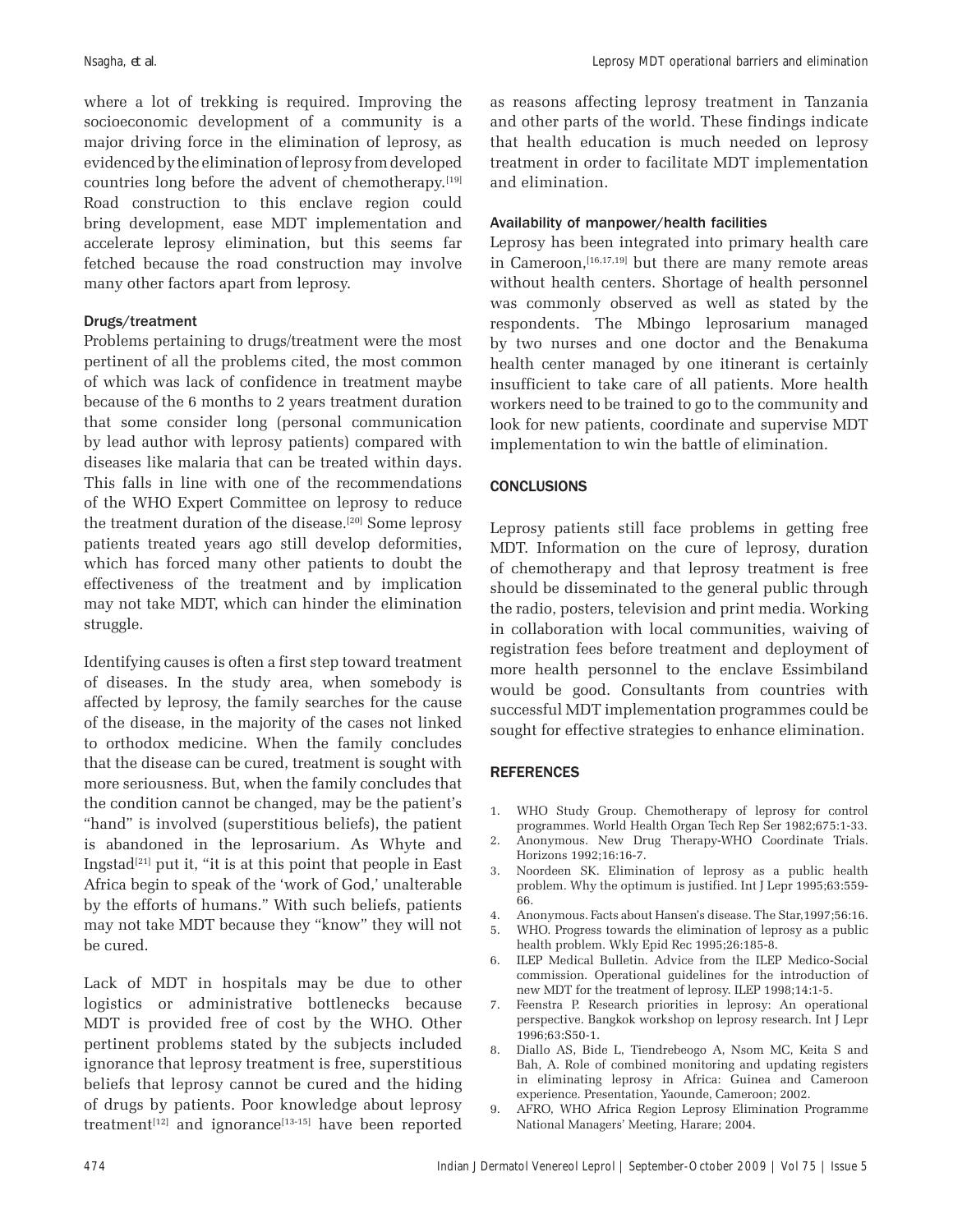- 10. Provincial delegation of Public Health Documentation .Leprosy control unit, Bamenda, North West Province, Cameroon; 2008.
- 11. Nsagha DS, Bamgboye EA, Oyediran ABOO. Childhood leprosy in Menchum division of Cameroon: Result of a school survey and chart Review. *Abstract, 16<sup>th</sup> WCE, Bangkok, Thailand, 2005.*
- 12. Copal PK. Study on defaulters in the treatment of leprosy. Lepr India 1976;48:848-50.
- 13. Hertroijs ARA. Study of some factors affecting the attendance of patients in leprosy control scheme. Int J Lepr 1974;42:119- 27.
- 14. Bhagoliwal A, Chandra J, Mishra RS. Some observations on the default among leprosy patients*.* Lepr India 1979;51:96-102.
- 15. Nigam P, Siddique MI, Pandey NR, Awasthi KN, Sriwastava RN. Irregularity of treatment in leprosy patients: Its magnitude and

causes. Lepr India 1979;15:521-32.

- 16. Nsom MC. Point de la situation de la lèpre au Cameroun. Dossier de presse. 46eme Journée Mondiale des lépreux; 1999.
- 17. Provincial delegation of public health documentation .Leprosy control unit, Bamenda: North West Province, Cameroon; 1996.
- 18. Daumerie D. Leprosy in the WHO African Region. World Hlth Stat Qterly 1991;44:16-22.
- 19. Gokhale SD. Multi-drug therapy is not enough. In: Roundtable: Eliminating leprosy as public health problem  $-$  is the optimism justified? World Hlth Forum 1996;17:126-8.
- 20. WHO. Highlights of activities from 1989 to 1998. World Hlth Forum 1998;19:44-456.
- 21. Whyte SR, Ingstad B. Help for people with disabilities: do cultural differences matter? World Hlth Forum 1998;19:42-6.